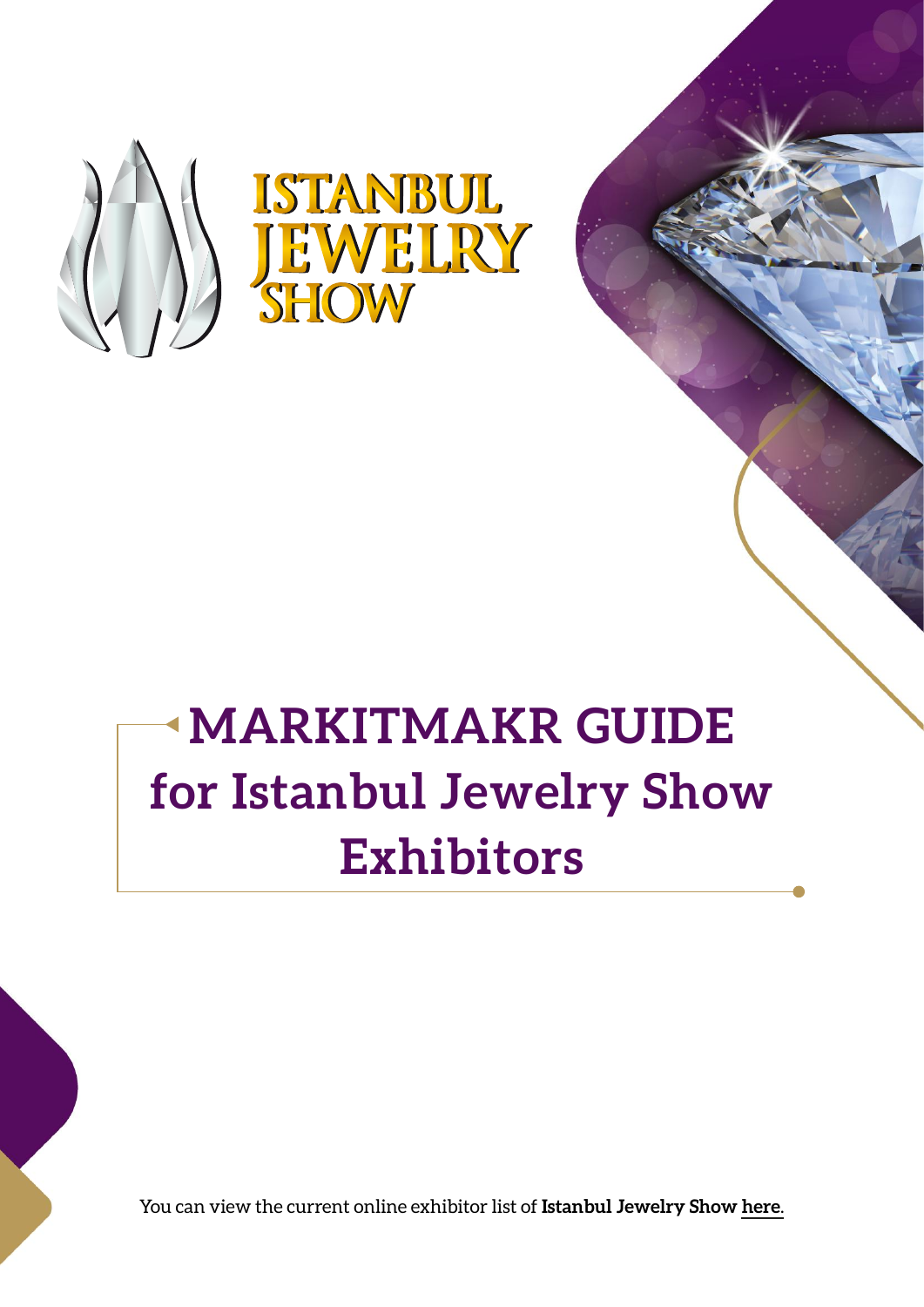# **ISTANBUL JEWELRY SHOW**

## **MarkitMakr Promotion Packages**

| <b>PACKAGE INCLUDED</b>                      | <b>STANDART</b><br><b>PACKAGE</b> | <b>SILVER</b><br><b>PACKAGE</b> | <b>GOLD</b><br><b>PACKAGE</b> | <b>DIAMOND</b><br><b>PACKAGE</b> |
|----------------------------------------------|-----------------------------------|---------------------------------|-------------------------------|----------------------------------|
| The company name                             |                                   |                                 |                               |                                  |
| Logo                                         |                                   |                                 |                               |                                  |
| <b>Hall and Stand No</b>                     | <b>AS</b>                         |                                 |                               |                                  |
| <b>Communication information</b>             | <b>( )</b>                        |                                 |                               |                                  |
| <b>Adding to Visitor's Favorites Feature</b> | ( )                               |                                 |                               |                                  |
| <b>Visitor Messaging Feature</b>             | ( )                               |                                 |                               |                                  |
| <b>Category Selection (Number)</b>           | 3                                 | 5                               | 10                            | <b>UNLIMITED</b>                 |
| <b>Company Description (Character)</b>       | 250                               | 750                             | 1500                          | <b>UNLIMITED</b>                 |
| <b>Product Image (Piece)</b>                 |                                   | 10                              | 50                            | 100                              |
| <b>Stand Out With Logo On The Page</b>       |                                   |                                 |                               |                                  |
| <b>Listed on First Page</b>                  |                                   |                                 |                               |                                  |
| <b>Staying on the Top in Word Search</b>     |                                   |                                 |                               |                                  |
| <b>Stand Out With a Banner</b>               |                                   |                                 |                               |                                  |
|                                              |                                   |                                 |                               |                                  |

You can contact your sales representative for detailed information.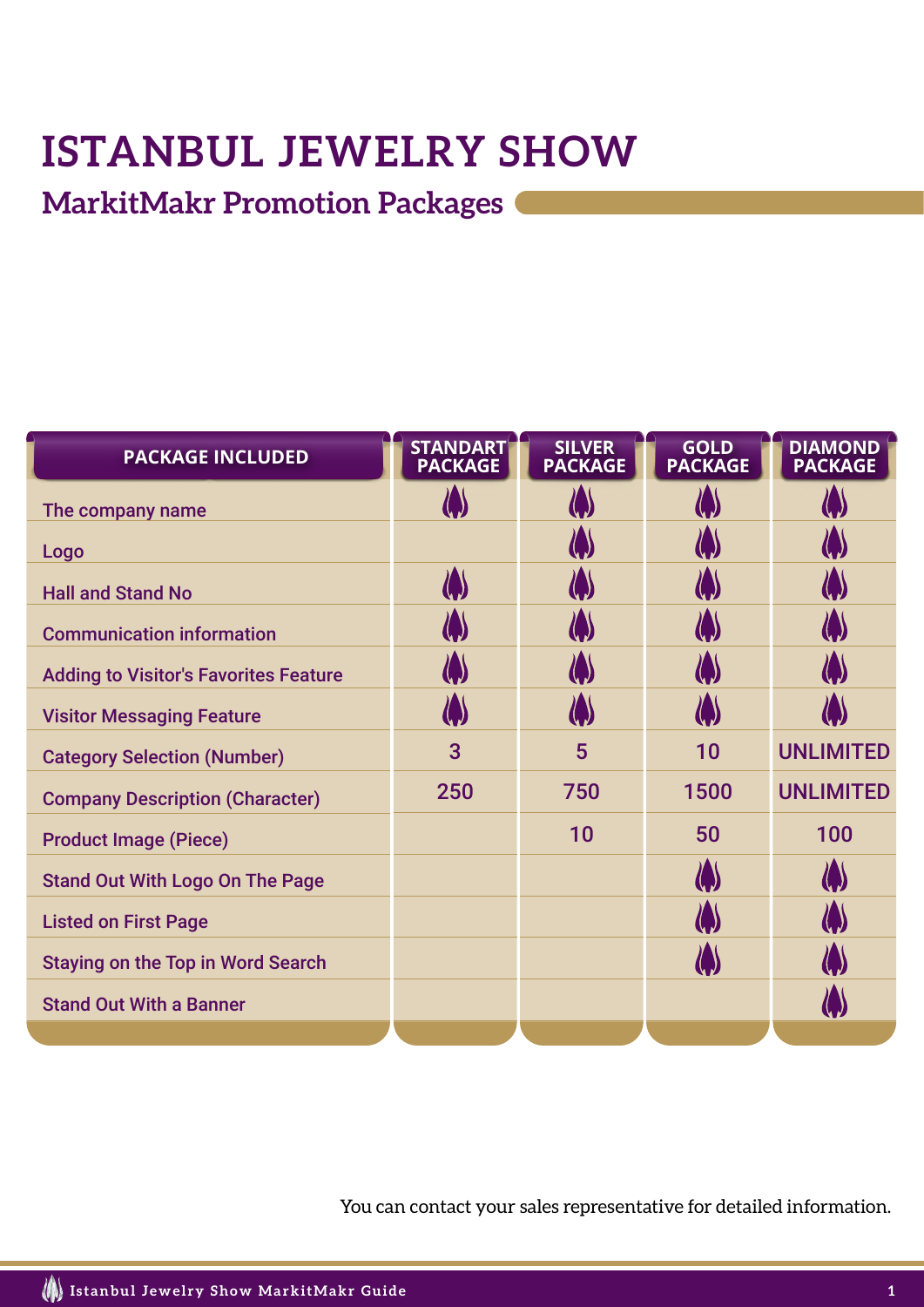# **MARKITMAKR SETUP IN 4EASY STEPS**

Update Follow

### **UPDATE YOUR INFORMATION ON MARKITMAKR, BE MORE EASY ACCESSIBLE BY BUYERS!**

#### **SIGN IN TO THE SYSTEM**

**1**

Logir

**After clicking the link https://connect.informamarkets.com, login to the system by completing your registration with your e-mail address in the exhibition space & package rental contract.**

#### **UPDATE YOUR PAGE**

**Make sure you fill in the fields where buyers can get information about your company and products before contacting you:**

- **2 Write your company description separately in English & Turkish,**
- **Enter your social media accounts,**
- \*For Silver, Gold and Diamond package members. **Select your product categories \* and add your Logo \*.**

#### **ADD YOUR PRODUCT IMAGES**

**Add images that best reflect your product so that your company page is more noticeable to potential buyers in MarkitMakr.**

\*For Silver, Gold and Diamond package members.

#### **FOLLOW BUYERS**

**4**

**Monitor your messages and information request emails regularly from your registered e-mail address on the platform, and make sure that you return to potential buyers in a timely manner.**

**3**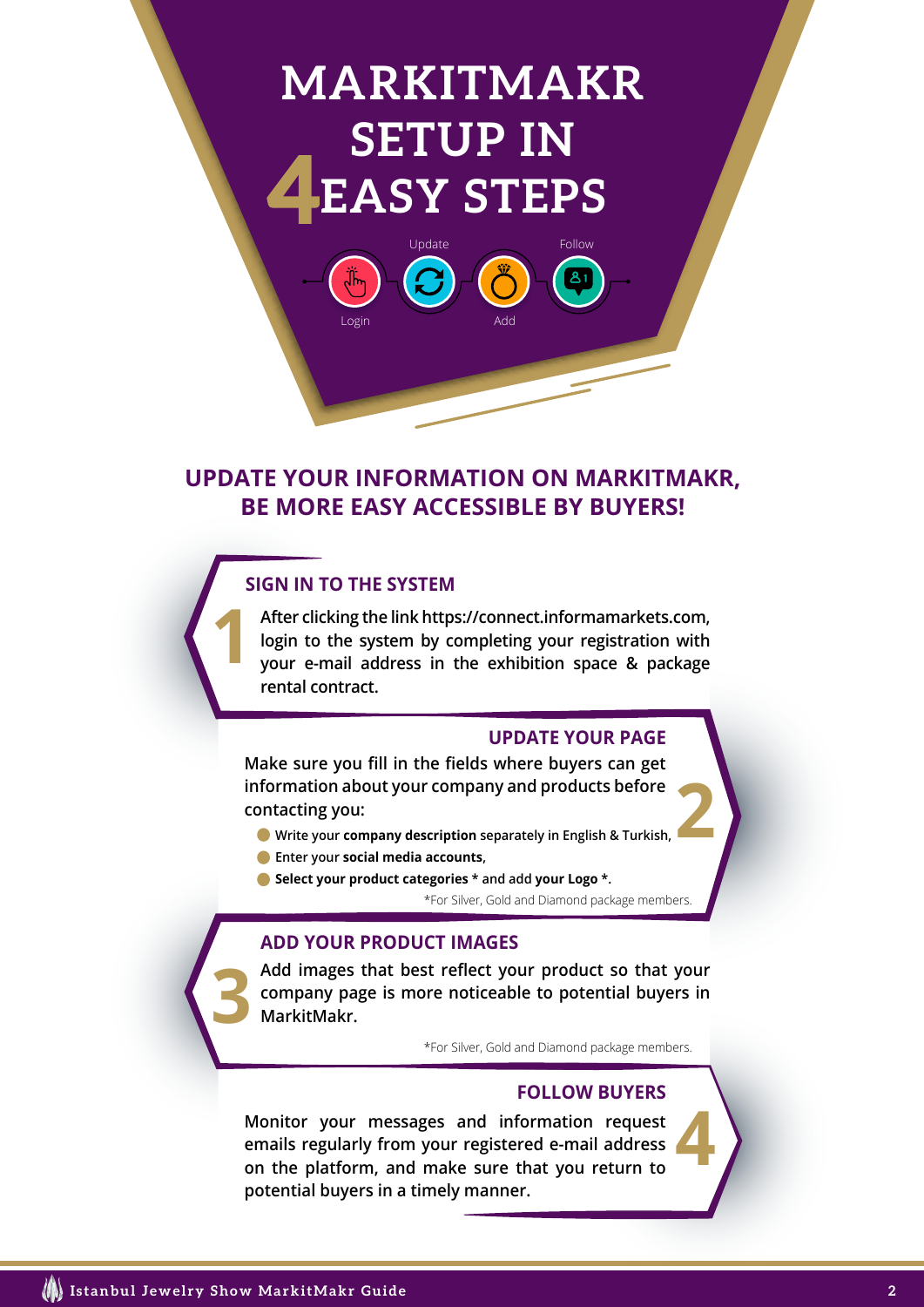### **MARKITMAKR GUIDE FOR ISTANBUL JEWELRY SHOW EXHIBITORS**

MarkitMakr is a digital platform created by Informa Markets, the organizer of Istanbul Jewelry Show. In other words, it is a more advanced version of the classical exhibitor list on our website, which provides continuous interaction between the exhibitor and the visitor.

This new platform which we launched for the first time as part of Istanbul Jewelry Show currently has only an **English** interface and will be supporting other languages including Turkish in the coming years. To contact potential buyers, update your page by following the easy guide steps below.

| <b>LOGIN THE SYSTEM</b>                                                                                                                            |
|----------------------------------------------------------------------------------------------------------------------------------------------------|
| Visit connect.informamarkets.com and click on Log In                                                                                               |
| <b>MarkitMakr Control Center</b>                                                                                                                   |
| Welcome to the MarkitMakr Control Center                                                                                                           |
| Log in via the Informa Markets Single Sign-On by choosing the button<br>below<br>If you are in need of any help, please contact MarkitMakr Support |
| Log In                                                                                                                                             |
| Wondering how you can be part of MarkitMakr? Please read our FAQ.<br>Informa Markets teams can Log In here                                         |
| Then click on "Register Here" at the bottom of the page.                                                                                           |

|         | informa markets                                          |
|---------|----------------------------------------------------------|
|         | Email Address/Username *                                 |
|         | Password *<br>Remember me                                |
| $1 - 5$ | Login<br>Forgot Password                                 |
|         | Don't have an account? Register here<br>$\omega_{\rm m}$ |

**After entering fields for e-mail address, name, surname and country as provided in the exhibition space & package rental contract, create your password which should be at least 8 characters long and include a number, a special character and upper- and lower-case letters.**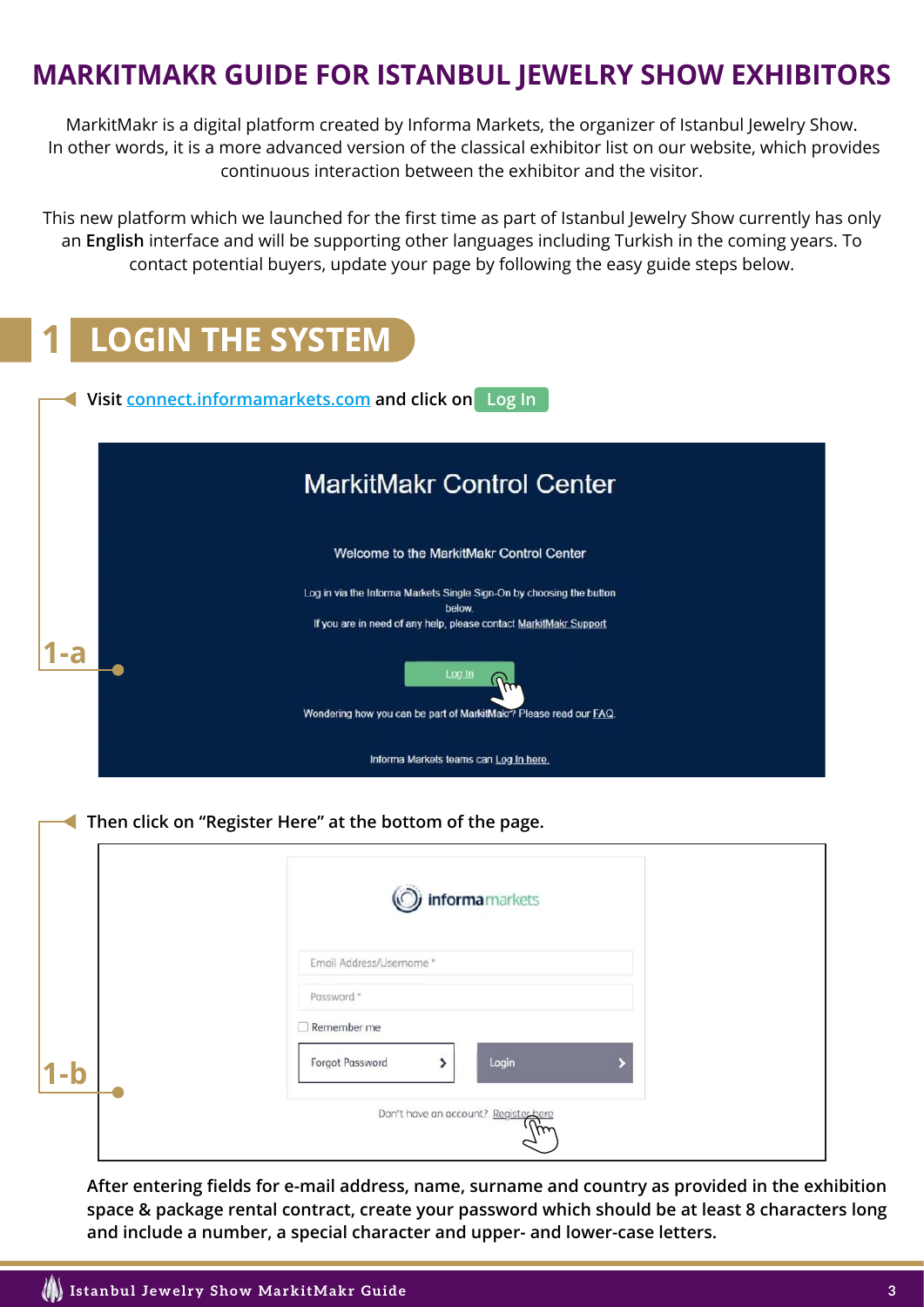**After approving Informa Markets Privacy Policy, click on the Register button. After creating your account, you will have access to MarkitMakr platform. Then select the option dated 07-10 October 2021 at the bottom of the page.**

|       | informa markets                                                                                                                                                                                                                                                                                                                                                                                                                                                          |
|-------|--------------------------------------------------------------------------------------------------------------------------------------------------------------------------------------------------------------------------------------------------------------------------------------------------------------------------------------------------------------------------------------------------------------------------------------------------------------------------|
|       | Please complete the form below to register your Informa Markets account.                                                                                                                                                                                                                                                                                                                                                                                                 |
|       | Email (Username) *                                                                                                                                                                                                                                                                                                                                                                                                                                                       |
|       | First Name*                                                                                                                                                                                                                                                                                                                                                                                                                                                              |
| $1-c$ | Last Name*                                                                                                                                                                                                                                                                                                                                                                                                                                                               |
|       | Country/Region *<br>$\checkmark$                                                                                                                                                                                                                                                                                                                                                                                                                                         |
|       | Password *                                                                                                                                                                                                                                                                                                                                                                                                                                                               |
|       | Confirm Password *                                                                                                                                                                                                                                                                                                                                                                                                                                                       |
|       | Your password must be at least 8 characters long. Your password must include letters, numbers and at<br>least one of these special characters: !@#\$%^&*()_+-={}[]\ ;;',.?/'-><"<br>You understand that your information will be used in accordance with the Informa Markets<br>Privacy Policy and that you may withdraw your permission to receive any of our<br>communications at any time.<br>I have read and understood the Informa Markets Privacy Policy<br>$\Box$ |
|       | I'm not a robot<br>reCAPTCHA<br>Privacy - Terms                                                                                                                                                                                                                                                                                                                                                                                                                          |
|       | Register                                                                                                                                                                                                                                                                                                                                                                                                                                                                 |
|       | Already registered? Login here                                                                                                                                                                                                                                                                                                                                                                                                                                           |

**As a side note, in case you try to log in using an e-mail address not specified in your exhibition space agreement, the system will deny access. You can update your e-mail address by contacting the marketing department. !**

**Confirm the account verification email sent to your inbox before entering your information.**

| My MarkitMakr Companies                                                                                                                                                                                                                                                                                                                                                         |                                                                       |
|---------------------------------------------------------------------------------------------------------------------------------------------------------------------------------------------------------------------------------------------------------------------------------------------------------------------------------------------------------------------------------|-----------------------------------------------------------------------|
| <b>Companies &amp; Events</b>                                                                                                                                                                                                                                                                                                                                                   | <b>Task List</b>                                                      |
| Below, you will find the list of companies you have given administrative access to maintain. Here, you will have the<br>ability to edit company profiles, associated event listing details and view visitor engagements. If you believe you are in                                                                                                                              | Confirm / edit profile for Loomis Gvenlik<br>Hizmetleri A.S.          |
| need of any additional access please request this by contacting MarkitMakr Support.<br>NOTE: While we encourage you to update your company details for future use, this information is not currently<br>displayed on our sites. EDITING YOUR EVENT LISTINGS will ensure attendees and site users are able to view your<br>latest information.<br>Loomis Gvenlik Hizmetleri A.S. | 4 Confirm / edit event listing for Loomis Güvenlik<br>Hizmetleri A.S. |
| Website:<br>Loomis Güvenlik Hizmetleri<br>A.S.<br>March 25 - March 28, 2021<br>Booth: ec0ad246-dbca-4c9f-8b16-<br>c8789956d139                                                                                                                                                                                                                                                  |                                                                       |

**Congratulations! You have successfully logged into the system. You can now start updating your company page.**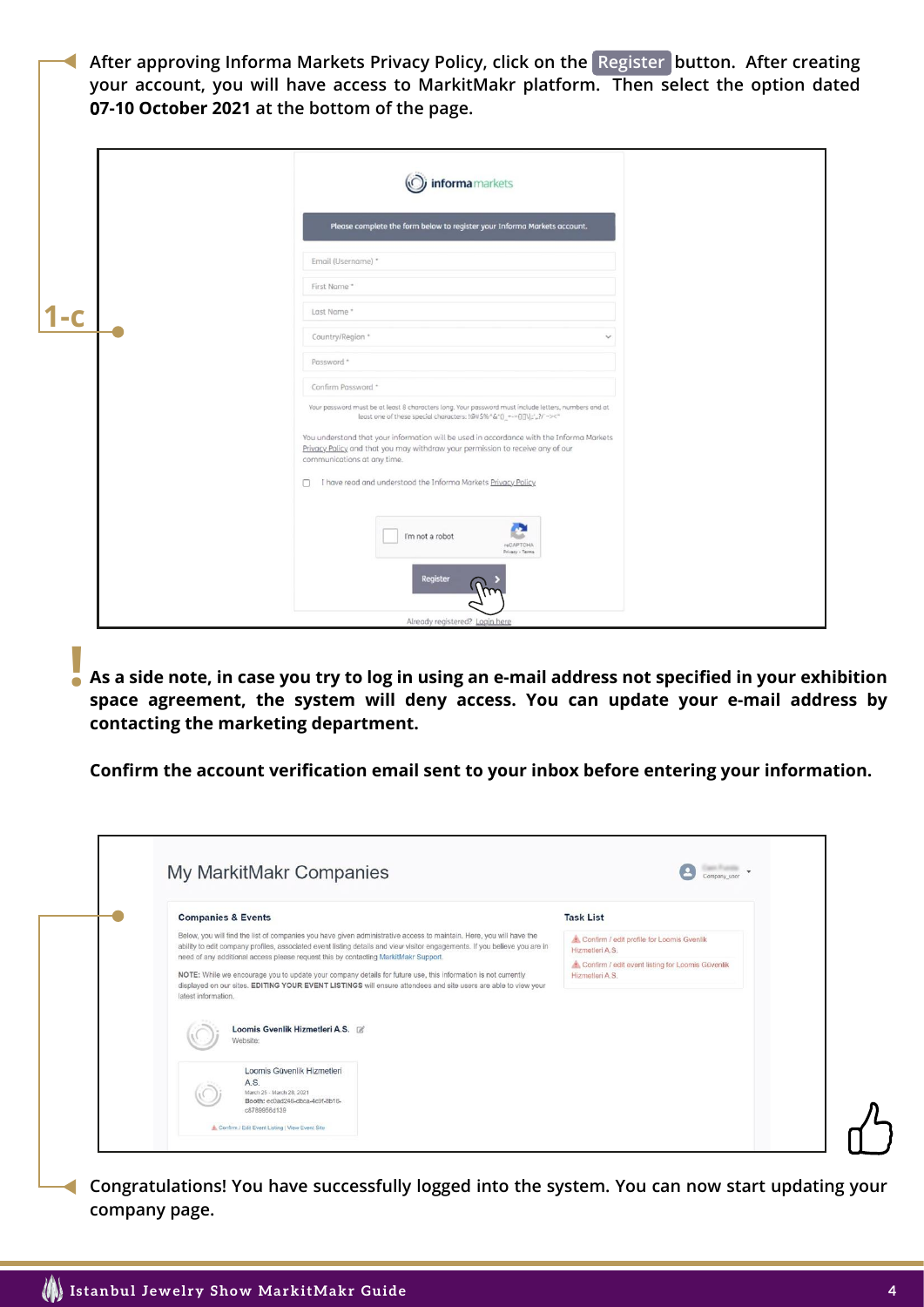## **2 CHECK YOUR COMPANY INFORMATION**

We kindly ask you to check the promotional package defined specifically for your company before adding your company information in MarkitMakr. A Basic Package has been defined for all our exhibitors as default, and exhibitors with **(Silver, Gold and Diamond)** packages will be offered additional privileges. Please contact your sales representative to get detailed information about the packages or to upgrade to a premium package.

MarkitMakr allows you to promote your brand to visitors more effectively before and during the exhibition, receive messages from potential customers interested in your products/services and place your brand on step ahead of competition at MarkitMakr using one of the premium promotional packages. We recommend you to keep your company information on the platform always up-to-date and check it regularly so that potential customers can always reach you.

**The upcoming screen will display your company information in the "My MarkitMakr Companies" section as provided in your exhibition space lease agreement.**

| My MarkitMakr Companies                                                                                                                                                                                                                                                                                                                       | Company use                                                           |
|-----------------------------------------------------------------------------------------------------------------------------------------------------------------------------------------------------------------------------------------------------------------------------------------------------------------------------------------------|-----------------------------------------------------------------------|
| <b>Companies &amp; Events</b>                                                                                                                                                                                                                                                                                                                 | <b>Task List</b>                                                      |
| Below, you will find the list of companies you have given administrative access to maintain. Here, you will have the<br>ability to edit company profiles, associated event listing details and view visitor engagements. If you believe you are in                                                                                            | Confirm / edit profile for Loomis Gvenlik<br>Hizmetleri A.S.          |
| need of any additional access please request this by contacting MarkitMakr Support.<br>NOTE: While we encourage you to update your company details for future use, this information is not currently<br>displayed on our sites. EDITING YOUR EVENT LISTINGS will ensure attendees and site users are able to view your<br>latest information. | 4 Confirm / edit event listing for Loomis Güvenlik<br>Hizmetleri A.S. |
| Loomis Gvenlik Hizmetleri A.S.<br>Website:                                                                                                                                                                                                                                                                                                    |                                                                       |
| Loomis Güvenlik Hizmetleri<br>A.S.<br>March 25 - March 28, 2021                                                                                                                                                                                                                                                                               |                                                                       |

**Click on the company section to enter your information. On the following screen click on "Edit Company Listing" at the upper right corner.**

|         | Companies > Loomis Gvenlik Hizmetleri A.S.<br>Loomis Gvenlik Hizmetleri A.S.                                                       | Brand manag                                   |
|---------|------------------------------------------------------------------------------------------------------------------------------------|-----------------------------------------------|
| $ 2-b $ |                                                                                                                                    |                                               |
|         | <b>Company Details</b><br>Products<br>About Loomis Gvenlik Hizmetleri A.S.                                                         | <b>Edit Company Listing</b><br>$\overline{z}$ |
|         | Loomis Gvenlik Hizmetleri A.S.<br>Smart PlazaRuzgarlibahce M.Kavak S.No:31<br>$\overline{\mathbf{X}}$<br>曲<br>圖<br>Istanbul, 34805 | <b>Contact Information</b><br>Savas Çelik     |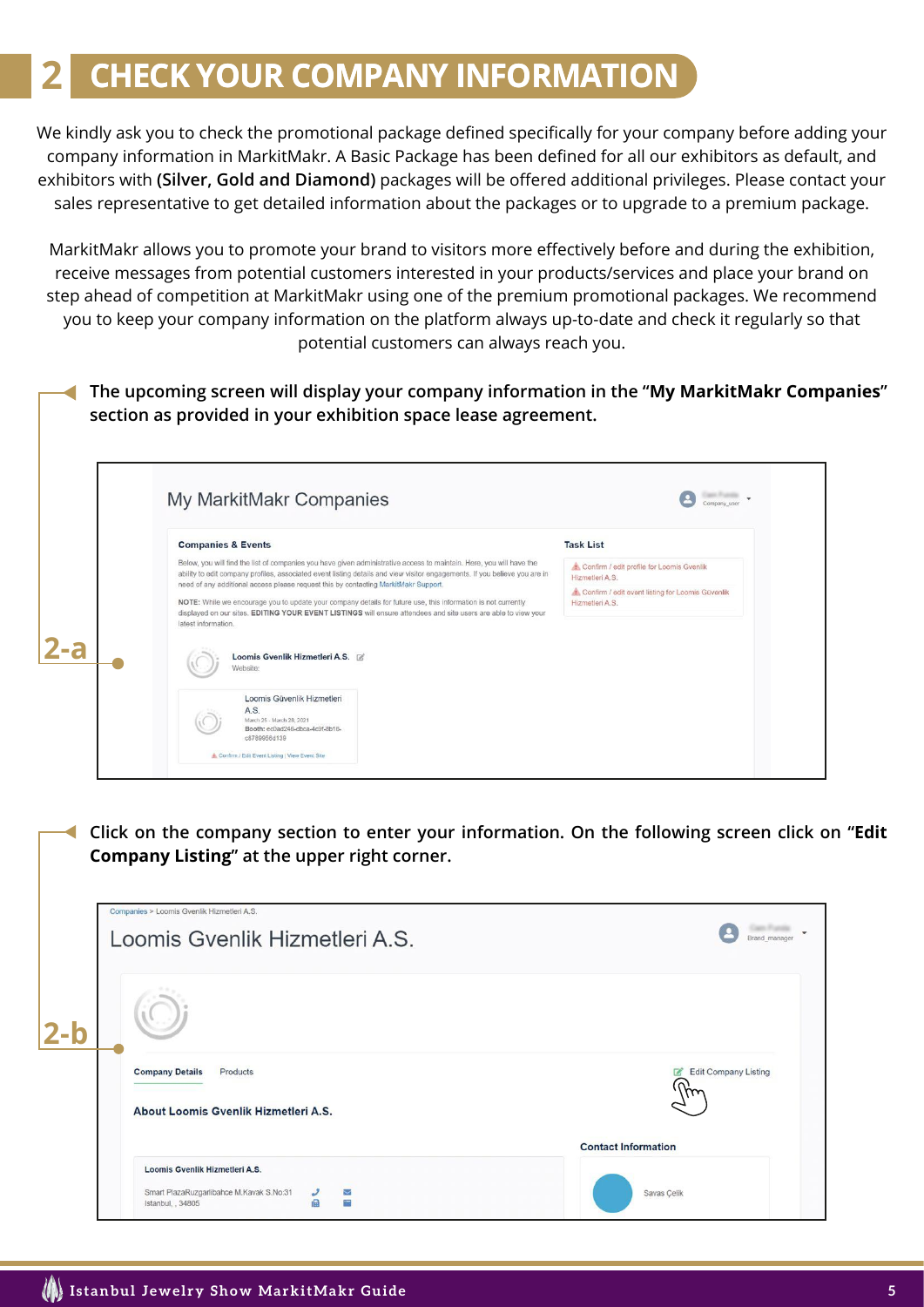



#### **COMPLETE YOUR PAGE INFORMATION 3**

#### **Brand Name to be Listed, Company Description, Contact Information and Social Media Accounts**

Next screen will display your company information. Keeping this information is up-to-date will ensure your visitors can contact you easily.

**On the tab at the top, you can enter company information in the "Company Description" field and select your areas of activity from the "Category Management" field. Please note that there are limitations to the "Company Description" and "Category Management" fields depending on your promotional package.**

**Please note that any information other than company description (logo, contact information, social media accounts) can be updated ONLY when selected language is English.**

**You can enter your information separately in Turkish and English. You can select the language from the tab at the upper right corner. Please note that availability of information fields on this screen vary depending on your promotional package.** 

**"Display Name" will be set as your company/brand name that will be used in exhibition promotions. 1 Display Name can be defined for each participant. It is not possible to add more than one Display Name.** 

**Please enter your company address, phone and fax number, e-mail and website address. Also, don't forget to enter information about your social media accounts for Facebook, Twitter, YouTube, LinkedIn and Instagram in the "Social Media" field on the right. Field availability depends on your package.** 

| $3- a$ | Loomis Gvenlik Hizmetleri A.S.                         | Cem Funda<br><b>Brand manager</b>                                              |
|--------|--------------------------------------------------------|--------------------------------------------------------------------------------|
|        | Any invalid fields will display here:                  | Cancel<br>Save                                                                 |
|        | <b>Company Listing Info</b><br>Company User Management | $\Box$<br>Confirmed<br>English (Edit)<br>Set English (Edit)<br>C Turkish (Add) |
|        | <b>Company Settings</b>                                | <b>Social Media</b>                                                            |
|        | Company Name*<br>Loomis Gvenlik Hizmetleri A.S.        | Social Info<br>$\checkmark$                                                    |
|        |                                                        | Facebook<br>✓                                                                  |
|        | <b>Company Description</b>                             | This must be an external URL such as http://example.com.                       |
|        |                                                        | Instagram                                                                      |
|        |                                                        | ✓<br>This must be an external URL such as http://example.com.                  |
|        |                                                        | LinkedIn                                                                       |
|        |                                                        |                                                                                |
|        |                                                        | This must be an external URL such as http://example.com.                       |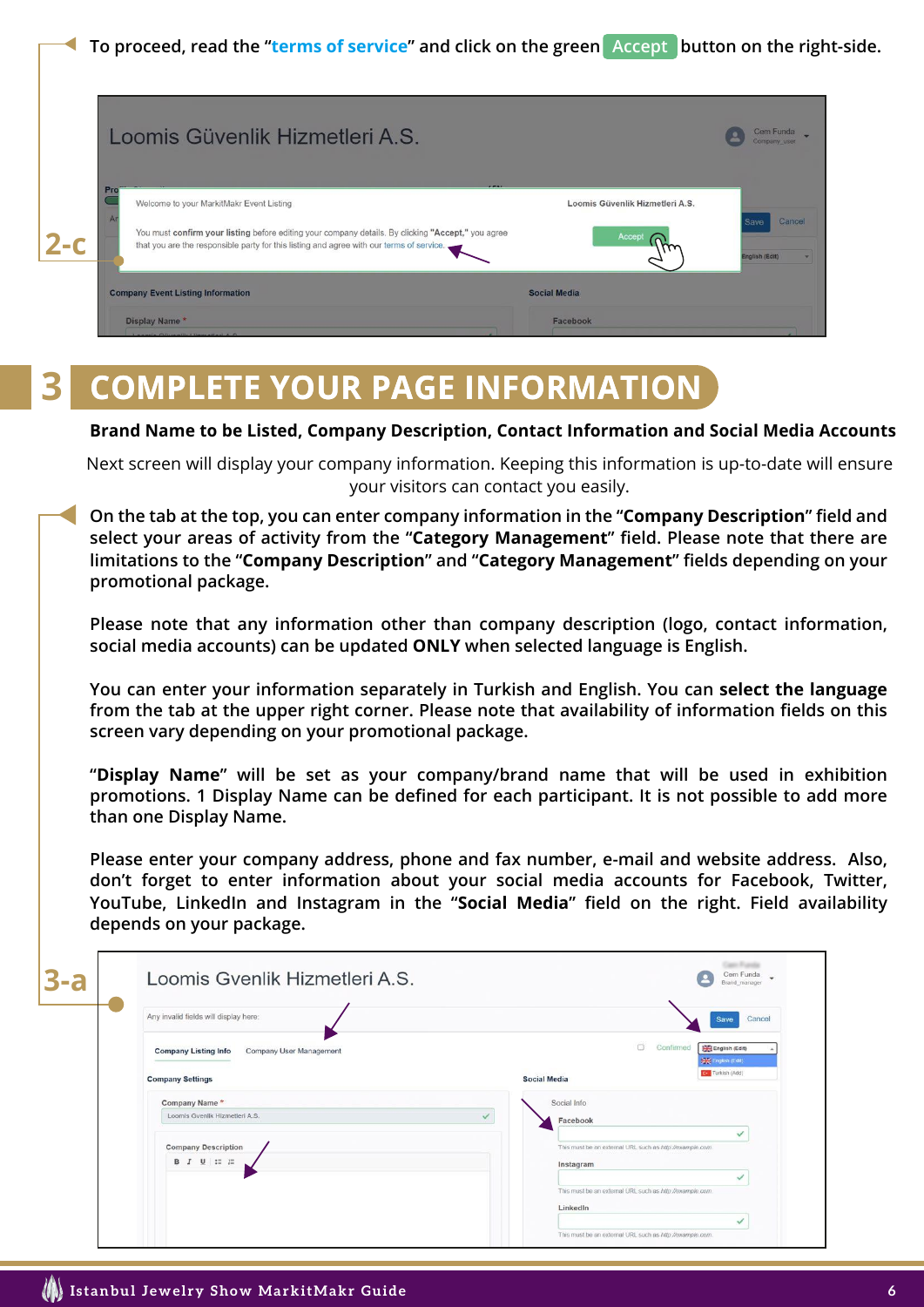**Company information should be clear and brief to allow potential customers to get to know you better.**

**Select your company name from the "Event Listing" section in "Event Data" on the left. Click on "Edit Event Listing" on the right side of the screen and then on "Category Management" at the**  top. After checking the default category boxes  $\checkmark$  , please click on the blue <mark>Save button.</mark>

**Categories can be updated only when selected language at the upper right corner is English.** 

| 自<br>Companies<br>曲<br><b>Event Listings</b><br>盾 | O informamentes<br>m | Loomis Güvenlik Hizmetleri A.S.                                                                                                                                                                                                                                                                   | $\begin{picture}(20,10) \put(0,0){\line(1,0){10}} \put(15,0){\line(1,0){10}} \put(15,0){\line(1,0){10}} \put(15,0){\line(1,0){10}} \put(15,0){\line(1,0){10}} \put(15,0){\line(1,0){10}} \put(15,0){\line(1,0){10}} \put(15,0){\line(1,0){10}} \put(15,0){\line(1,0){10}} \put(15,0){\line(1,0){10}} \put(15,0){\line(1,0){10}} \put(15,0){\line(1$ |
|---------------------------------------------------|----------------------|---------------------------------------------------------------------------------------------------------------------------------------------------------------------------------------------------------------------------------------------------------------------------------------------------|-----------------------------------------------------------------------------------------------------------------------------------------------------------------------------------------------------------------------------------------------------------------------------------------------------------------------------------------------------|
| Engagement<br><b>3-b</b><br>$\bullet$<br>Logout   |                      | 15%<br><b>Profile Strength</b><br>Any invalid fields will display here:                                                                                                                                                                                                                           | Save<br>Cancel                                                                                                                                                                                                                                                                                                                                      |
|                                                   |                      | Event Listing Info<br><b>Category Management</b><br><b>Choose Your Categories</b>                                                                                                                                                                                                                 | <b>SEI</b> English (Edit)                                                                                                                                                                                                                                                                                                                           |
|                                                   |                      | Because you are a DIAMOND MEMBER, you can select up to 500000 categories where your company will found.<br>10 of 500000 Selected Unselect All                                                                                                                                                     | Show Selected Expand All Collapse All                                                                                                                                                                                                                                                                                                               |
|                                                   |                      | Antique & Vintage Jewelry<br>Display & Packaging<br>> El Finished Jewelry<br><b>El Jewelry Mounting/Parts</b><br>> Machinery / Tools & Equipment<br>Precious Metals/Refinery<br>> Ca Silver Jewelry & Silverware<br>> Stone & Pearl<br><sup>&gt;</sup> Trade Publications & Services<br>> Watches |                                                                                                                                                                                                                                                                                                                                                     |
|                                                   |                      | Cancel<br>Saw<br>$\psi_{\rm m}$                                                                                                                                                                                                                                                                   |                                                                                                                                                                                                                                                                                                                                                     |

## **4 ADD PRODUCT IMAGES AND INFORMATION TO YOUR PROFILE**

| <b>YOUR PROFILE</b>                                                                         | Before uploading your product visual/information on MarkitMakr, please check the promotional package                                                                                                           |
|---------------------------------------------------------------------------------------------|----------------------------------------------------------------------------------------------------------------------------------------------------------------------------------------------------------------|
|                                                                                             | defined for your company. A Basic Package has been defined for all our exhibitors as default, and exhibitors                                                                                                   |
|                                                                                             | with (Silver, Gold and Diamond) packages will be offered additional privileges. Please contact your sales<br>representative to get detailed information about the packages or to upgrade to a premium package. |
|                                                                                             |                                                                                                                                                                                                                |
|                                                                                             | First click on "Event Listing Product" tab and then click on the green bign at the lower right                                                                                                                 |
| corner of the tab to start adding products.                                                 |                                                                                                                                                                                                                |
|                                                                                             |                                                                                                                                                                                                                |
| Loomis Gvenlik Hizmetleri A.S. exhibiting as Loomis Güvenlik<br>Hizmetleri A.S.             |                                                                                                                                                                                                                |
|                                                                                             |                                                                                                                                                                                                                |
|                                                                                             |                                                                                                                                                                                                                |
| <b>DIAMOND</b>                                                                              | Istanbul Jewelry Show - May 2021                                                                                                                                                                               |
| <b>Booth: 1L60</b>                                                                          | March 25 - March 28, 2021                                                                                                                                                                                      |
| <b>Event Listing Details</b><br><b>Event Listing Products</b>                               | Edit Event Listing                                                                                                                                                                                             |
| Add Products To Loomis Güvenlik Hizmetleri A.S.                                             |                                                                                                                                                                                                                |
| Because you are a DIAMOND MEMBER you can add up to 100, products to your exhibitor listing. |                                                                                                                                                                                                                |
| Find Products<br>Search                                                                     | <b>Add New Product</b>                                                                                                                                                                                         |
| Loomis Gvenlik Hizmetleri A.S. Products<br>0 of 100 Selected                                | blished (<br>Show Added to Event Listing Products Only                                                                                                                                                         |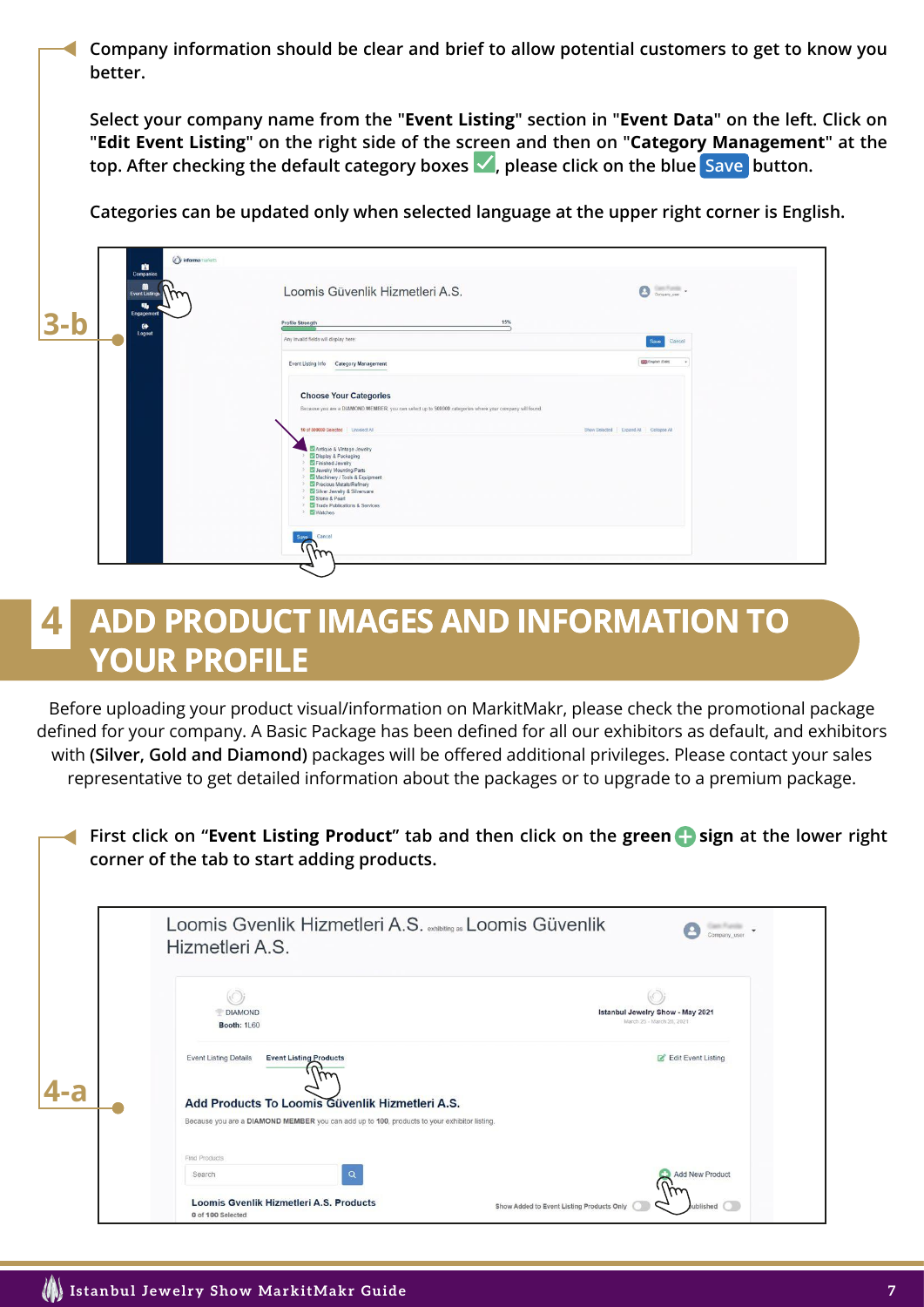**On the next page, enter product name in the "Product Name" field using maximum 255 characters and enter product description in the "Product Description" field using 150 to 5000 characters.**

**Please note that "Product Name" should be a product category name, \*for example "silver jewelry."**

| <b>Product Details</b>                                                     | <b>Product Options</b>                                                                                                                                                                                                                                                                                                                                                                                                  |
|----------------------------------------------------------------------------|-------------------------------------------------------------------------------------------------------------------------------------------------------------------------------------------------------------------------------------------------------------------------------------------------------------------------------------------------------------------------------------------------------------------------|
| Product Name*                                                              | <b>Associated Company*</b>                                                                                                                                                                                                                                                                                                                                                                                              |
| Maximum 255 characters                                                     | $\circledcirc$<br>Loomis Gvenlik Hizmetleri A.S. (285106)                                                                                                                                                                                                                                                                                                                                                               |
| <b>Product Description</b><br>$u := x$<br>$B$ $I$                          | <b>Product Visibility</b><br>If published, this product will be visible publicly. Uncheck to hide this product.<br><b>Z</b> Published<br><b>Associated Events</b><br>Which events should this product be associated with? Depending on event or your<br>exhibitor package level, the number of products you can add may vary.<br>□ Loomis Güvenlik Hizmetleri A.S. (Istanbul Jewelry Show - May<br>2021)<br>$\mathbf C$ |
| body p                                                                     |                                                                                                                                                                                                                                                                                                                                                                                                                         |
| Minimum 150 characters suggested. Maximum 5000 characters. Remaining: 5000 |                                                                                                                                                                                                                                                                                                                                                                                                                         |
| About text formats                                                         |                                                                                                                                                                                                                                                                                                                                                                                                                         |
| <b>Text format</b>                                                         |                                                                                                                                                                                                                                                                                                                                                                                                                         |
| Basic HTML                                                                 | v                                                                                                                                                                                                                                                                                                                                                                                                                       |

**If this feature is available in your promotional package, you can add one product visual as product category featured image in the "Featured Product Image" field by clicking| Choose File | button.** 

With the green **+ mark In the "Add a new file" section, add up to 10 product visuals for the related category which you'd like to have in this album within the limitations of your package. These are visuals that visitors will see after clicking on the featured picture.** 

**Each product image must have the following technical features:**

- **File format: (.jpg, .jpeg, .png, .svg)**
- **File size: up to 5MB**

**!**

- **Proportion: either all square or all rectangular for visitor to view easily**
- **Resolution: at least 700px**

|       | About text formats<br><b>Text format</b><br>Basic HTML<br>W                                                                                                                                            |
|-------|--------------------------------------------------------------------------------------------------------------------------------------------------------------------------------------------------------|
| $4-c$ | Featured Product Image *<br>This image will be displayed first on the product page and used as the thumbnail image in lists.<br>Choose File No file chosen<br>$\checkmark$                             |
|       | One file only maint. Allowed types: png gif jpg jpeg.<br>▼ Additional Product Images<br>Add a new file<br>C)                                                                                           |
|       | Add up to 10 additional images for this product. These will be displayed after your featured image.<br>Choose Files No file chosen<br>✓<br>Maximum 10 \\\ 5 MB limit. Allowed types: png gif jpg jpeg. |
|       | Cancel<br><b>Save</b>                                                                                                                                                                                  |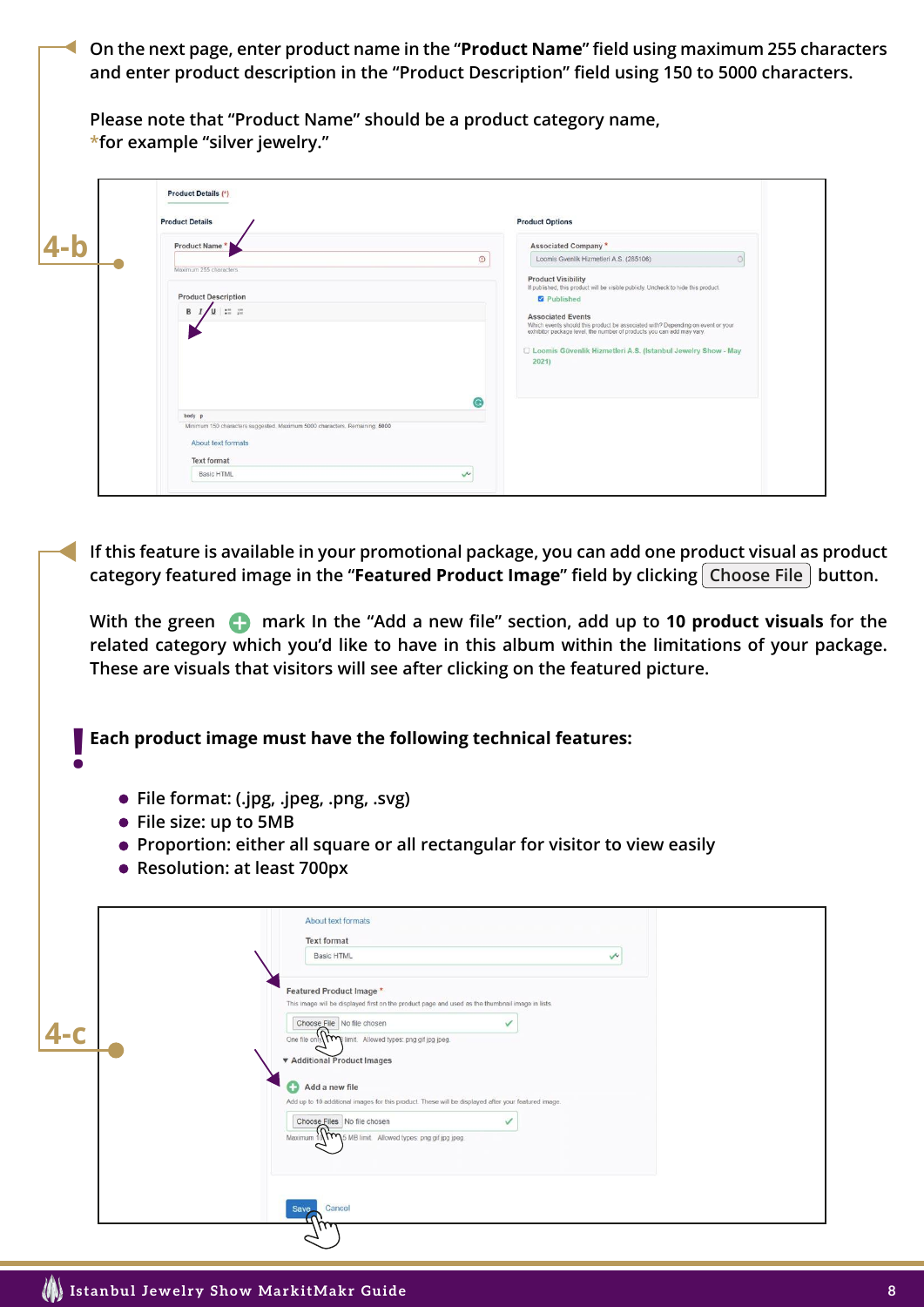**For every "Featured Product Image" and "Add a new file" visual, please fill out the "Alternative**  ◀ **Text" and "Title" fields on their right side.**  Featured Product Image ct page and used as the thumbnail image in lists Alternative text  $\checkmark$ hort description of the image used by screen readers and o

|   | $\begin{tabular}{ c c c c c } \hline $1000$ & $1000$ & $1000$ \\ \hline $10000$ & $10000$ & $10000$ \\ \hline \end{tabular}$ | Title<br>The title is used as a tool tip when the user hovers the mouse over the<br>image.<br>■ Featured Product Image.png 面                                                                                                                                                            |                                |
|---|------------------------------------------------------------------------------------------------------------------------------|-----------------------------------------------------------------------------------------------------------------------------------------------------------------------------------------------------------------------------------------------------------------------------------------|--------------------------------|
|   | <b>v</b> Additional Product Images<br>File information                                                                       |                                                                                                                                                                                                                                                                                         | Show row weights<br>Operations |
| 呼 | Product Image<br>Considered Life day and 140                                                                                 | Alternative text<br>Short description of the image used by screen readers<br>and displayed when the image is not loaded. This is<br>important for accessibility.<br>Title<br>The title is used as a tool tip when the user hovers the<br>mouse over the image.<br>Product Image (1) png | 面                              |

**Once you're finished on this page, click on the blue Save button at the bottom to save this**  $\blacktriangleleft$ **information.**

**If you wish to add a new product group album, click on "Event Listing Product" tab.** 

Then, click on the green **+** sign at the bottom of the tab, and start adding products.

|       | File information                                                                                                                                                                                                                                                                                                                                                                                                                                                                                                                   |                                                                                                                                                       | Operations |
|-------|------------------------------------------------------------------------------------------------------------------------------------------------------------------------------------------------------------------------------------------------------------------------------------------------------------------------------------------------------------------------------------------------------------------------------------------------------------------------------------------------------------------------------------|-------------------------------------------------------------------------------------------------------------------------------------------------------|------------|
|       | $\div$                                                                                                                                                                                                                                                                                                                                                                                                                                                                                                                             | <b>Alternative text</b>                                                                                                                               | 面          |
|       |                                                                                                                                                                                                                                                                                                                                                                                                                                                                                                                                    | Alternative Text - 1<br>✓                                                                                                                             |            |
| $4-e$ | <b>Product Image</b><br>$\begin{array}{l} \mbox{climorphism on } \rho\eta \quad \mbox{on} \quad \mbox{reg} \\ \mbox{climianness between $0$} \\ \mbox{climianness between $0$} \\ \mbox{of } \rho\mbox{-modualness} \\ \mbox{of } \rho\mbox{-modualness} \\ \mbox{of } \rho\mbox{-modualness} \\ \mbox{of } \rho\mbox{-modualness} \\ \mbox{of } \rho\mbox{-modualness} \\ \mbox{of } \rho\mbox{-modualness} \\ \mbox{of } \rho\mbox{-modualness} \\ \mbox{of } \rho\mbox{-modualness} \\ \mbox{of } \rho\mbox{-modualness} \\ \m$ | Short description of the image used by screen readers<br>and displayed when the image is not loaded. This is<br>important for accessibility.<br>Title |            |
|       |                                                                                                                                                                                                                                                                                                                                                                                                                                                                                                                                    | $Title - 1$                                                                                                                                           |            |
|       |                                                                                                                                                                                                                                                                                                                                                                                                                                                                                                                                    | The title is used as a tool tip when the user hovers the<br>mouse over the image.<br>Product Image (1).png                                            |            |
|       | Add a new file<br>Choose Files No file chosen                                                                                                                                                                                                                                                                                                                                                                                                                                                                                      | ✓                                                                                                                                                     |            |
|       | Maximum 10 files. 5 MB limit. Allowed types: png gif jpg jpeg.                                                                                                                                                                                                                                                                                                                                                                                                                                                                     |                                                                                                                                                       |            |
|       | Cancel<br>Save                                                                                                                                                                                                                                                                                                                                                                                                                                                                                                                     |                                                                                                                                                       |            |
|       | $\gamma$                                                                                                                                                                                                                                                                                                                                                                                                                                                                                                                           |                                                                                                                                                       |            |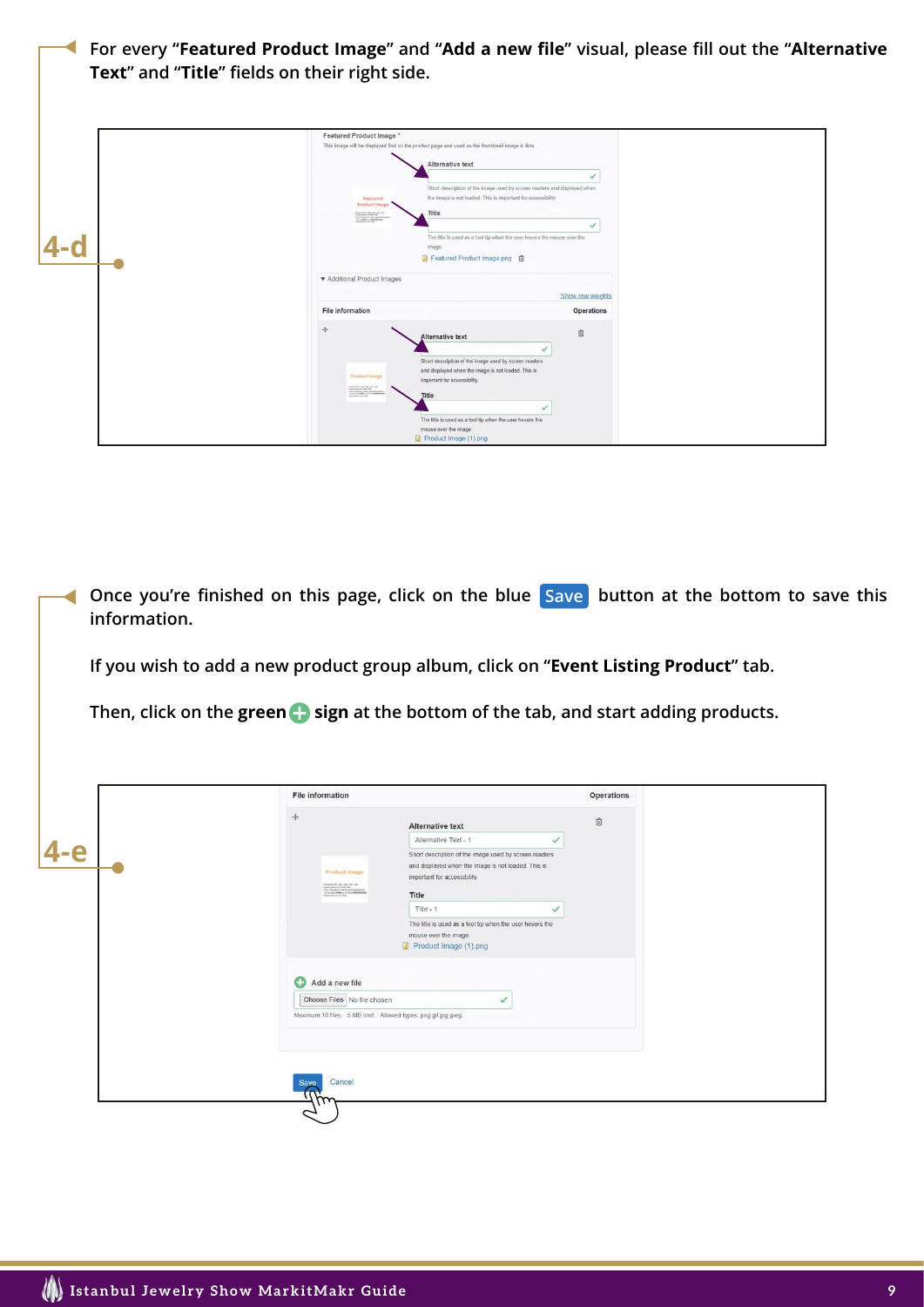**On the left, click on "Companies" in "Event Data". Select the option below, where your company name is dated 07 - 10 October 2021.**

**Click on the "Event Listing Resources" tab on the screen that appears. Then, click the green**   $\bullet$  **sign** on the bottom right of the tab and start uploading a document.

**Perform all the operations here as well, as if you were uploading a product image. When finished, don't forget to save by clicking the Save button. Save**

|     | Resource Type *<br><b>PDF</b><br>ىپ<br>Select the resource type you are adding.                                                                                                                                                                                                                                                                                                                                                                                                                                                                                                                                                                                      |
|-----|----------------------------------------------------------------------------------------------------------------------------------------------------------------------------------------------------------------------------------------------------------------------------------------------------------------------------------------------------------------------------------------------------------------------------------------------------------------------------------------------------------------------------------------------------------------------------------------------------------------------------------------------------------------------|
| 4-f | Title *<br><b>Test</b><br>✓                                                                                                                                                                                                                                                                                                                                                                                                                                                                                                                                                                                                                                          |
|     | Description (Edit summary) *<br>$\underline{U}$ : $\equiv$ $\equiv$<br>в<br>Ι<br>Lorem ipsum dolor sit amet, consectetur adipiscing elit, sed do eiusmod tempor<br>incididunt ut labore et dolore magna aliqua.<br>Ut enim ad minim veniam, quis nostrud exercitation ullamco laboris nisi ut aliquip ex ea<br>commodo consequat.<br>Duis aute irure dolor in reprehenderit in voluptate velit esse cillum dolore eu fugiat nulla<br>pariatur. Excepteur sint occaecat cupidatat non proident, sunt in culpa qui officia deserunt<br>mollit anim id est laborum.<br>G<br>body blockquote p em<br>About text formats<br><b>Text format</b><br><b>Basic HTML</b><br>عی |
|     | File <sup>*</sup><br><b>d</b> Test.pdf 面<br>One file only. 100 MB limit. Allowed types: pdf.<br>Cancel<br><b>Save</b>                                                                                                                                                                                                                                                                                                                                                                                                                                                                                                                                                |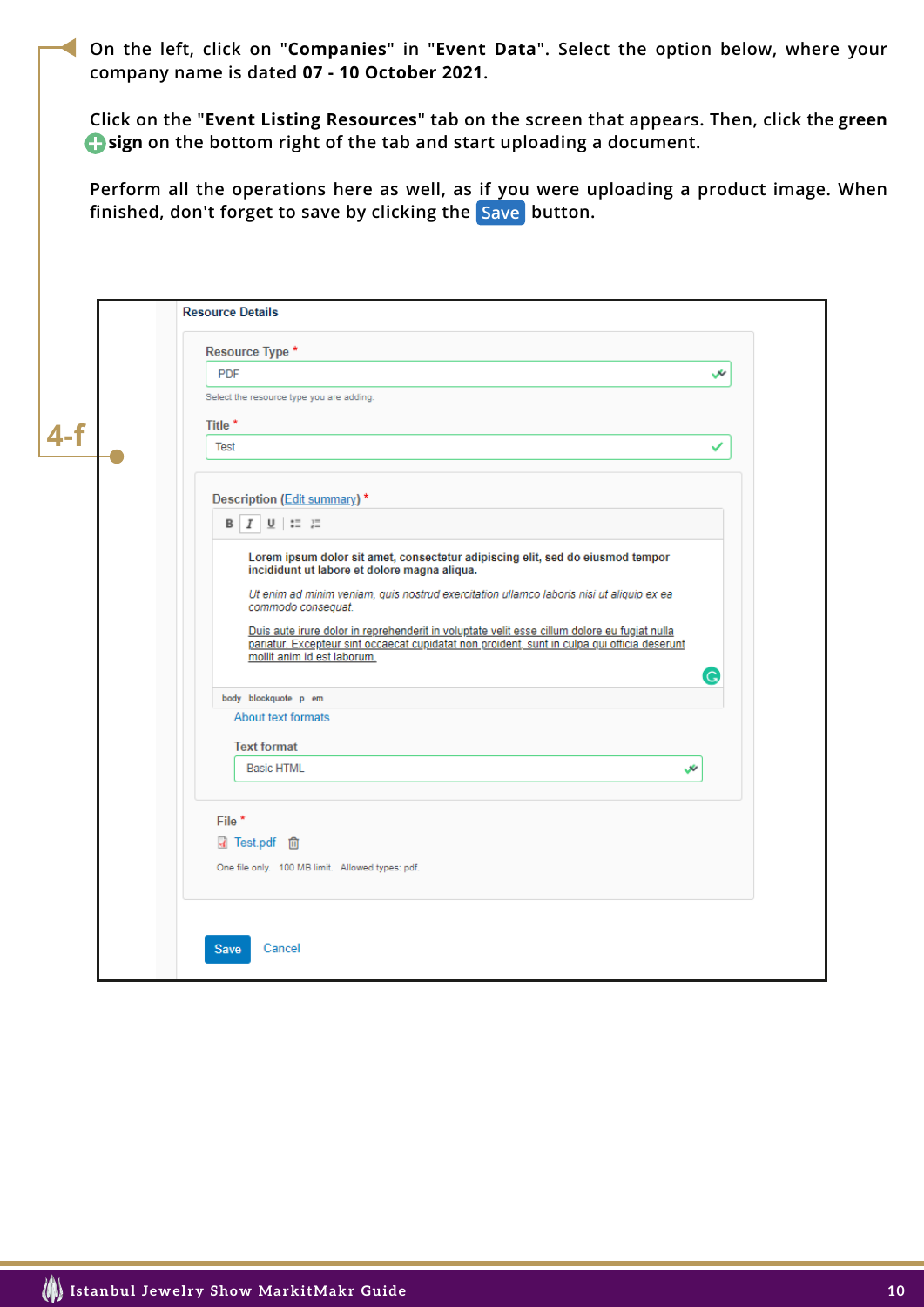### **CHECK YOUR REQUESTS FOR INFORMATION FROM POTENTIAL BUYERS 5**

**To see information about the potential buyers who interact with your company profile page, please click on the "Engagement" tab in the "Reports" section on the left.**

| ù<br>Companies                                                                                                                                                 | (O) informamarkets                                                  |                                                                                          |
|----------------------------------------------------------------------------------------------------------------------------------------------------------------|---------------------------------------------------------------------|------------------------------------------------------------------------------------------|
| Event Listings<br>私<br>Engagement                                                                                                                              | Engagement<br>Event Listing<br>Reset<br>Company<br>$\vee$<br>$\sim$ | Company use                                                                              |
| $\bullet$<br>m<br>$5-a$<br>Logout<br><b>Most Recent Request for Information</b><br><b>Cem Funda</b><br>02-25-2021 - cem.funda@informa.com<br>Test<br>Read More |                                                                     | <b>Request for Information</b><br><b>Total Request for Information</b><br>$\blacksquare$ |
|                                                                                                                                                                | 111<br>1 - 1 of 1 Total Results                                     | <b>Favorites</b><br>Favorites - Last Month<br>a.<br>$\bullet$                            |
|                                                                                                                                                                |                                                                     | Favorites - Last Six Months<br>$\bullet$<br><b>Total Favorites</b><br>$\bullet$          |

**On this page you can see all requests for information sent to you from the "Recent Request for Information".** 

**The messages you receive will include the name-surname and e-mail address of the sender and you will be able to respond him/her via e-mail.**

**In the "Total Favorites" section on the right, you can see the visitors that favorited your profile.** You can view all incoming requests by downloading them in CSV **format.** 

**Visitors need to register on MarkitMakr to be able to message your and/or favorite your products. You can find information about how visitors can register with MarkitMakr on our website www.istanbuljewelryshow.com**